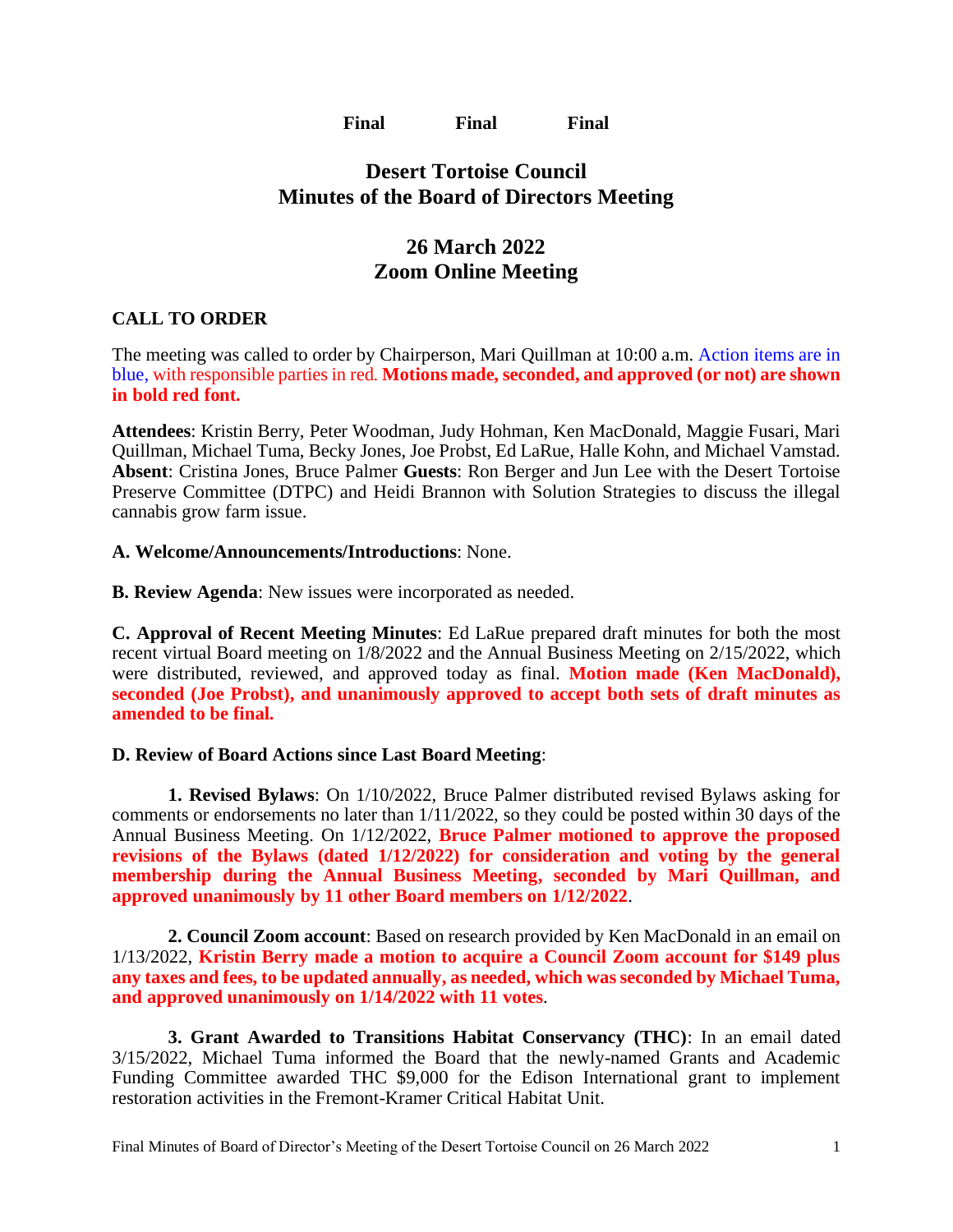#### **E. Special Discussion Items**:

**1. Website Maintenance**: Kristin Berry and Mari Quillman will work with Sky Esser to update the Council's website and keep announcements about Symposium information current/up to date.

**2. Cannabis grow farms**: Our three guests (see above) joined us at 10:30 am for a special discussion. Heidi Brannon shared that within the last two years, illegal grow houses have inundated Apple Valley and other portions of San Bernardino County, including critical habitat. As many as 80 grow houses in Apple Valley may have already impaired tortoise habitat connectivity. Recent data suggest that as many as 1,000 acres have been adversely affected. There is a Marijuana Enforcement Team at the county level, which recently approved \$10 million to abate illegal grow houses. Most of these facilities are run by cartels, not mom and pop operators. Deputies have been shot at in the Lucerne Valley and Newberry Springs areas. The Mojave Water Agency has also been working to track locations and stop water theft and groundwater contamination. The amount of marijuana grown does not matter, all illegal cultivation is a misdemeanor, which should be changed to felony status. The only places where cultivation is legal in the California desert are within the city limits of Adelanto and California City, and in Inyo County, all of which require permitting through legal means. The state has a remediation fund that may not apply to illegal activities like these. Enforcement may be facilitated if the private landowners can be held responsible, including restoring damage. The county could contact private land owners through tax bills to let them know of their remediation responsibilities. Maggie Fusari shared that there is an upcoming meeting of sheriffs on April 23, 2022 that we may want to attend. Heidi will provide contact information to Mari Quillman, who will share the contact information with the Board so that we know to whom we can report illegal grow houses. • Halle Kohn will develop a newsletter article on the issue of illegal grow farms.

Ron Berger has tried to reach out to California Cannabis Industry Association that oversees legal cultivation but has had no response. Ron found that EcoFlight would need to charge between \$6,000 and \$9,000 for the fuel to provide otherwise free flights over the desert to map the facilities, with the added problem of entering Edwards Air Force Base restricted flight areas. Ron suggested contacting Google, Air Force, and/or U.S. Geological Survey for real time images of the facilities. Finally, he spoke to Friends of Jawbone, where Randy Banis indicated his support to use an app that DTPC could produce and riders could use to report facilities. He said that DTPC is willing to instigate a coalition to address the issue. Jun Lee shared that the state already has a website that allows people to report facilities online. He will continue to research regulatory factors, including law enforcement and policies, governing legal versus illegal cultivation.

Judy Hohman and Becky Jones have been documenting direct and indirect impacts of the illegal cannabis grow farms on the Mojave desert tortoise and its habitat. They suggest adding other species of special concern to this outline including Mohave ground squirrel, western burrowing owl, American badger, and desert kit fox. Kristin Berry suggested adding LeConte's thrasher. The purpose is to let the public know what the impacts are to these species and their habitats as they are a public trust resource. Our members who are on the ad hoc committee pursuing this issue will continue to meet with our guests and others as they join the coalition.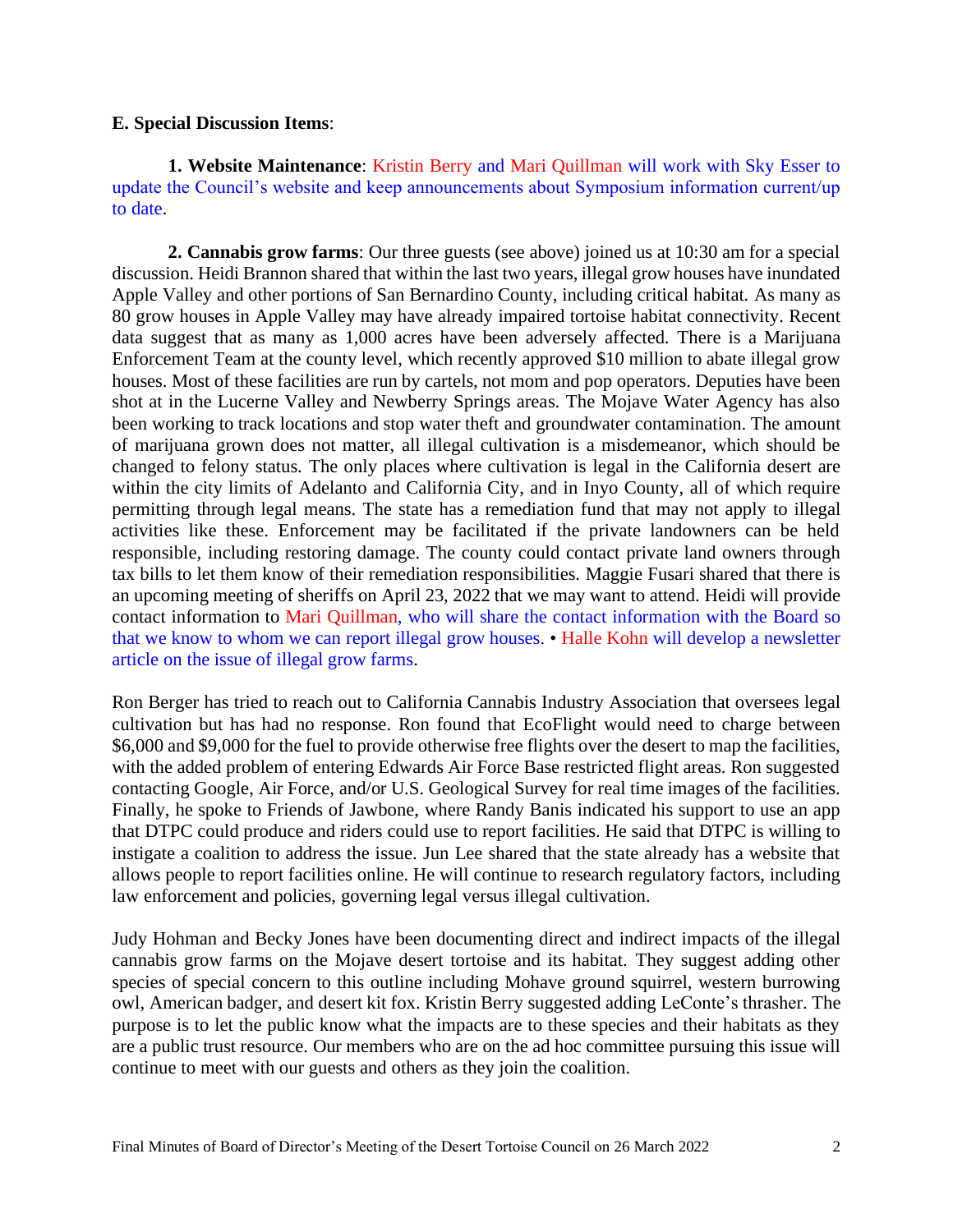**F. Next Meeting Date**: The next virtual meeting of the Board of Directors will be on Zoom, beginning at 10:00 a.m. (PST), on 21 May 2022, and the meeting after that is scheduled for 6 August 2022. For future meetings, Mari Quillman will distribute the Zoom invitation to all Board members within several days of the meeting.

## **OFFICER/COMMITTEE REPORTS**

**G. Treasurer's Report**: In an electronic version of the Treasurer's Report dated 3/26/2022, Joe Probst shared that our total income for 2022 so far is \$37,768.57; total expenses are \$36,479.08; with total assets of \$228,299.85. **Motion made (Michael Vamstad), seconded (Ken MacDonald), and unanimously approved to accept the Treasurer's Report as final.** Joe also provided an Excel spread sheet showing the 2022 proposed budget versus the 2022 actual expenditures, to date.

**H. Corresponding Secretary's Report**: Becky Jones provided her report via email on 3/25/2022. Most of the correspondence was for projects in Arizona and one from Nevada, which is an indication that BLM is getting better at informing us about impending projects. Becky wrote a thank you letter to Sylvia Morafka for her contribution to the Morafka Award.

**I. Membership Committee's Report**: In an electronic version of her report on 3/26/2022, Halle Kohn reported that members included 833 Total, 274 Active, 551 Renewal Overdue, which a decrease in 49 members since January 2022. Halle created a QR code that Ed LaRue used in Reno at The Wildlife Society meeting, where at least a few people were observed using it with their cell phones, although Ed is not sure if this resulted in any new members. Halle plans to create an eblast calendar to reach out to current and past members. She may develop a procedure for job postings in the future.

**J. Nominating Committee's Report**: In an electronic version of her report of 3/26/2022, Mari Quillman reported the elections were completed at the 2022 Annual Business Meeting where Joe Probst and Becky Jones were reelected as Treasurer and Corresponding Secretary, respectively. Bruce Palmer and Michael Vamstad were also voted into the Board Member at Large positions. The total size of the Board is currently 14 (Bylaws require no less than 8 and no more than 20 members of the Board). We would like new Board members with one or more of the following skills: Grant Writing; Fundraising; Habitat Restoration/Invasive Plant Control ("deep roots" in these skills); Early Career Professionals; Educators; Utah Representatives; Various Types of Diversity (willing to reach out to increase diversity); and Anyone Willing to Roll Up Their Sleeves and Do Work. Ed LaRue will reconnect with a person in Utah to see if she has any interest in serving on the Board.

**K. Ecosystems Advisory Committee's (EAC) Report**: In an electronic version of his report (see attachment), Ed LaRue reported that there were 18 projects identified and 10 reviewed by the Board in the reporting period between 1/8/2022 to 3/26/2022, so no opportunities were missed and seven projects are outstanding, some imminent. There seems to be more effort by BLM and other proponents to contact the Council directly, through both hard copy letters and email. For the Harris Springs travel management plan environmental assessment, the BLM was so proactive in revising the final environmental assessment to address our concerns, that Ed contacted the BLM and thanked them for their responsiveness. There was a recent email stating that the uplisting of Mojave desert tortoise from state Threatened to Endangered will likely be postponed another year, until April 2023. Since Cristina Jones has to recuse herself from EAC activities and Greer Dolby recently resigned, it is important that we seek other Arizona Board member(s) to help Maggie Fusari provide feedback on EAC activities for projects in Arizona.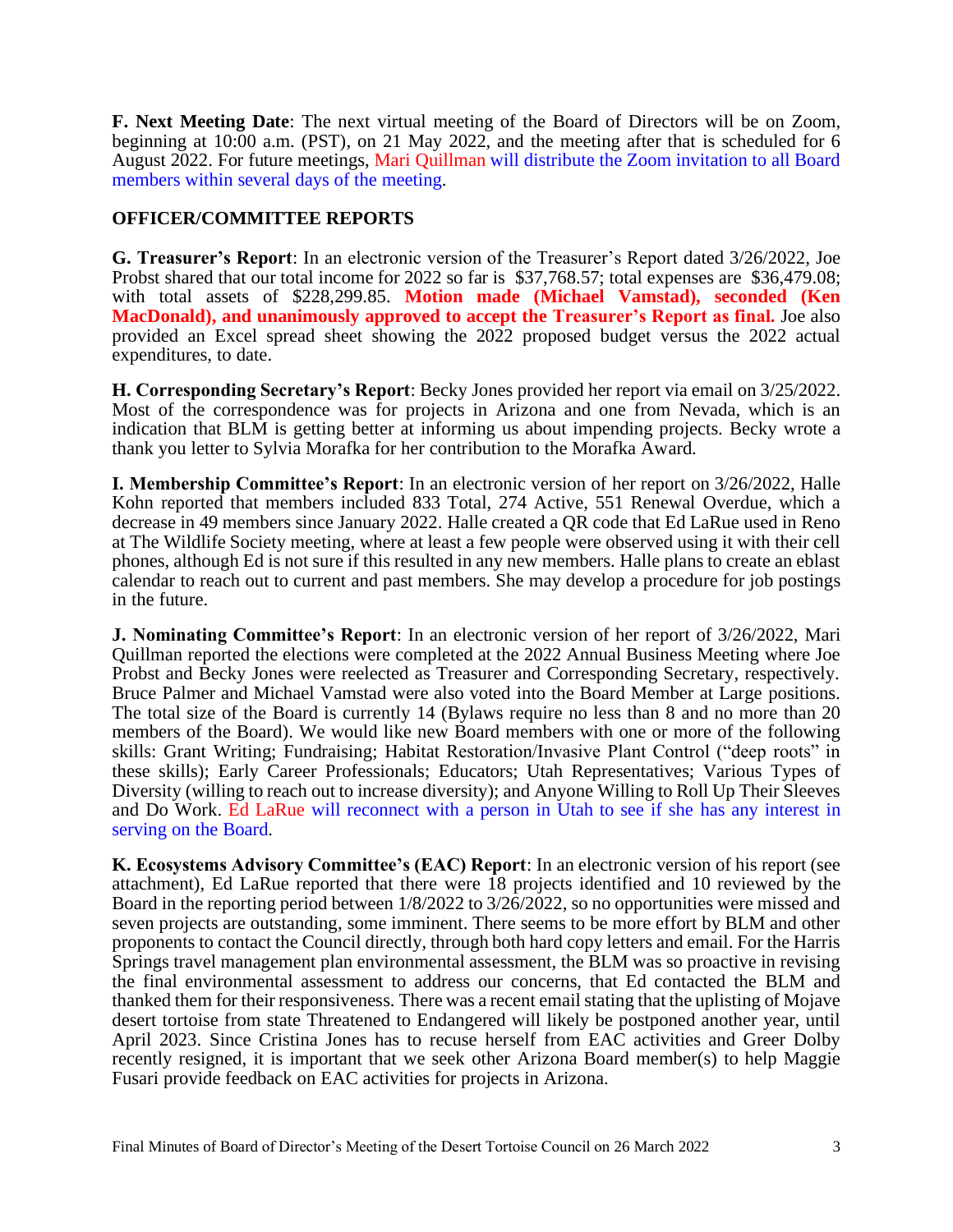**L. Media Committee's Report**: Halle Kohn's report of 2/23/2022 shared the following statistics: Instagram followers:  $1,274$  to  $1,337 = 63$  new followers since December 2021; Facebook likes: 2,463 to  $2,562 = 99$  new page likes since December 2021; Facebook followers: 2,636 to  $2,758 =$ 122 new followers since December 2021; Twitter followers: 259 to 315 = 56 new followers since December 2021; and LinkedIn followers: 100 to 112 = 12 new followers since December 2021. The Media Committee has been posting photo contest winners every few days on Instagram and Facebook since the end of the 2022 Symposium. Some of these posts have impressive engagement! So far this year we have posted on Instagram and Facebook 27 times, as compared to last year's total of 37 posts. The  $46<sup>th</sup>$  issue of the Newsletter was published by Halle Kohn on January 21, 2022, with the next one anticipated in June 2022. Halle Kohn will contact Maggie Fusari about the introductory workshop and Michael Tuma about grants activities for potential newsletter articles.

**M. Strategic Planning Committee Report**: There was no report in Bruce Palmer's absence.

**N. Grants and Academic Funding Committee's Report**: In his report dated 3/26/2022, Michael Tuma reported the Morafka Award (Feb 2022) was awarded to Jacquelyn Tleimat from Texas A&M University, Corpus Christi (\$2,500); the Best Student Paper Award (Feb 2022) was awarded to M.A. Walden and Steve Hromada from University of Nevada, Reno (\$500 each); that Southern California Edison Funding (Mar 2022) was awarded to Transition Habitat Conservancy (THC; \$9,000); and a report from THC for the first round of funding is expected in the coming weeks.

**O. Agency Coordinating Committee's Report**: Cristina Jones was not here but let Mari Quillman know that there is nothing to report at this time.

**P. Mexico Coordination Committee**: Michael Vamstad's electronic report was distributed this morning, indicating that his committee was active this quarter by reaching out to Mexican researchers to offer fee waivers for the Symposium. The Symposium announcement page was translated into Spanish and distributed to the email group on file. There were three researchers/groups that received the code to waive the symposium fee. Additionally, during the Symposium Michael Vamstad provided translation for Dr. Albert Bertolero from Spain who was uncomfortable giving his presentation in English.

## **Q. Training Program Committee Report**:

**1. Introductory Training Course Committee's Report**: In an electronic version of her 3/26/2022 report, Maggie Fusari shared that in 2021 there were the Online Lecture Course and two (identical) outdoor-only Field Workshops. These were separate offerings although most people who completed the online lecture series were able to sign on for a field workshop. Understanding that both the lectures and the field training are vital for a complete course, the 2022 plan is to present them as one, combined offering. The plan is that all attendees will register for the lecture series, presented on Friday afternoon and Saturday morning, October 28-29, 2022. After taking a very simple online quiz (to assure that they did attend the class) they will come to Ridgecrest on either November 4 or 5, 2022. We will continue to rely on David Hedrick or Turtle Survival Alliance (TSA) for online support for Zoom. We need to replace Ray Bransfield as our U.S. Fish and Wildlife Service (USFWS) contact, who will have retired by this fall. Ed LaRue suggested contacting Brian Croft in the Palm Springs office here in California. Judy Hohman pointed out that there are also USFWS offices in the other three states. Last year's registration for the lectures was \$150 (student registration was \$50). Registration for a workshop was \$150 (student registration was \$100). Maggie proposes a fee of \$300 for the complete course (\$200 for students), and an audit fee for the lectures of \$25.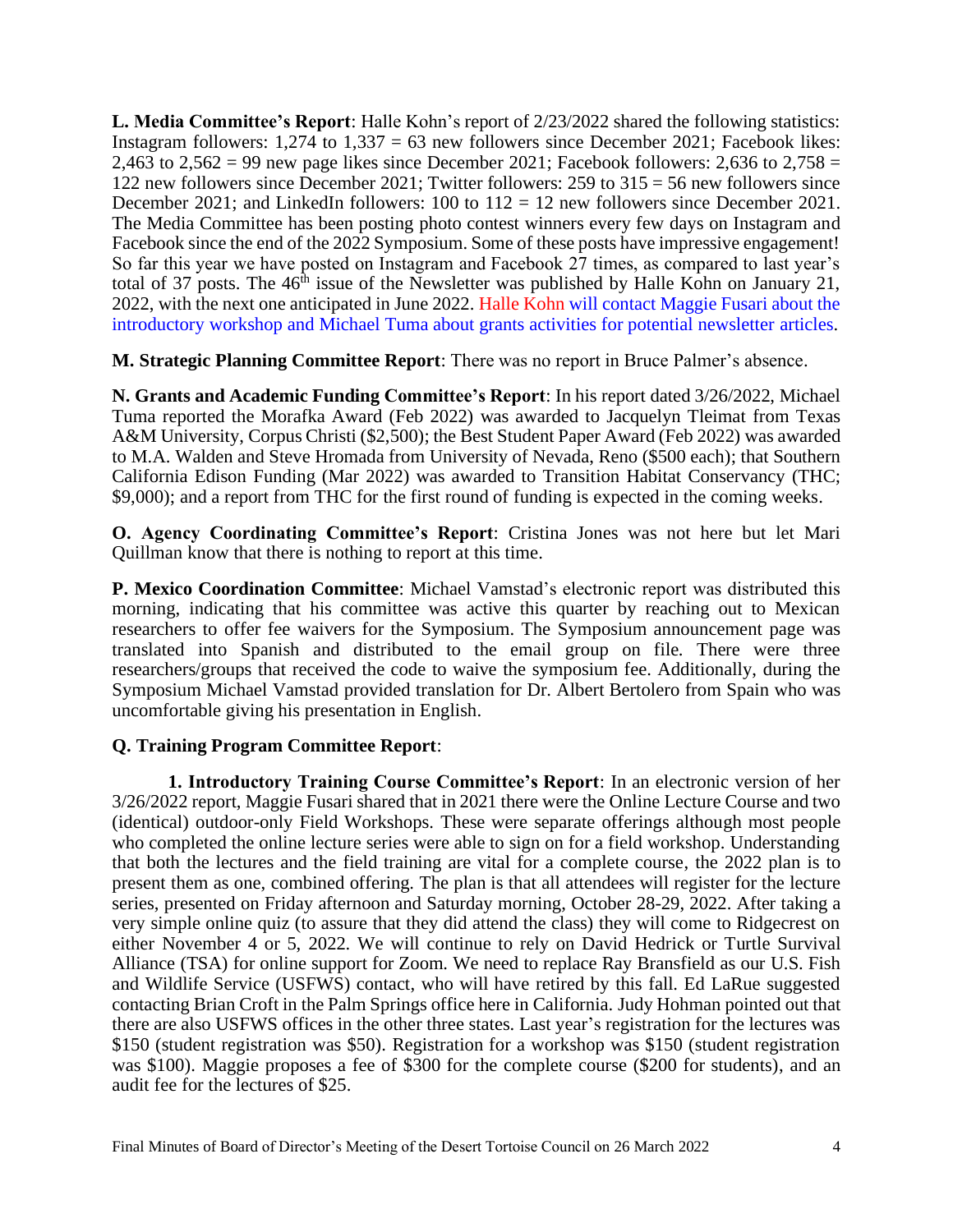**2. Advanced Training Courses Committee's Report**: Cristina Jones told Maggie Fusari that there are no plans for an advanced course in 2022.

**R. Education and Outreach Committee's Report**: Maggie Fusari shared that the only recent activity was Ed LaRue's visit to the Western Section of The Wildlife Society (TWS) meeting in Reno, NV, where he and Sharon Dougherty sat at the products table and sold about the same amount of SWAG as we sold several years ago in Yosemite for the same event. Maggie will continue to work with Halle Kohn and Michael Tuma to reach out to academic institutions via social media. Maggie Fusari will check into the Council having a products table at the TSA meeting in August in Tucson, AZ. • Joe Probst indicated he would be willing to transport the products to the TSA event. • Mari Quillman will work with Joe Probst (who will provide Mari with the recent inventory) and Sky Esser to use photographs to develop the online store.

**S. Annual Symposium Program Committee's Report**: In an electronic version of her report dated 3/23/2022, Kristin Berry reported we had 216 registrants to the Symposium; 18 of these were compensated and 6 of the 18 were speakers. Maggie Fusari will be sure the six invited speakers obtain recordings, at least, of their presentations, and Kristin Berry will be sure Maggie has the list of compensated speakers. Ed LaRue and Michael Vamstad did great jobs chairing the meeting. And special thanks to Michael Vamstad for assisting Dr. Albert Bertolero and translating his outstanding and critically important translocation paper. The 216 registrants resulted in usually about 100 people online at a time, based on Kristin's checks of those numbers in the box at the bottom of the screen. At best in Las Vegas, we had about 250, or 275, and once 325 registrants. Kristin thought we had a better quality program this year, because we were able to obtain top-ofthe-line giants in a field (climate, translocation, viviparity) from sources in the USA, Europe, and Australia.

What about the 2023 Symposium? Kristin said that she is committed to preparing the Program but will not likely be able to attend in person. We have made a \$3,000 deposit to a facility in St. George, Utah, which is still active, and Joe Probst did not know of a deadline for that deposit. But we still need to decide if we want to have it virtual or hybrid. It is important that all of us continue to look at hybrid events to see how well they are working (Ed LaRue shared that the TWS hybrid event in Reno worked very well). Mari Quillman will contact TSA about costs associated with their hybrid event.

**T. Fundraising Committee Report**: Ken MacDonald has agreed to chair this committee. He has contacted several people and will continue to do so. Prior to Greer Dolby's resignation, the committee consisted of Mari Quillman, Judy Hohman, and Ken MacDonald. Maggie Fusari is considering the use of bitcoins and subsequently provided the following link for more information: [https://thegivingblock.com/resources/accept-bitcoin-donations/.](https://thegivingblock.com/resources/accept-bitcoin-donations/) Judy Hohman had been working with Greer concerning golf tournaments as fundraisers, and Ken has been involved in golf and poker tournaments as a means of raising money. Judy Hohman will provide information to Ken MacDonald about golf tournaments involving realtors for fundraising. Joe Probst shared that the Amazon Smile account is up and running, and the Go Fund Me program was never established. Joe Probst will send pertinent information on Amazon Smile and Go Fund Me to Ken MacDonald for his use.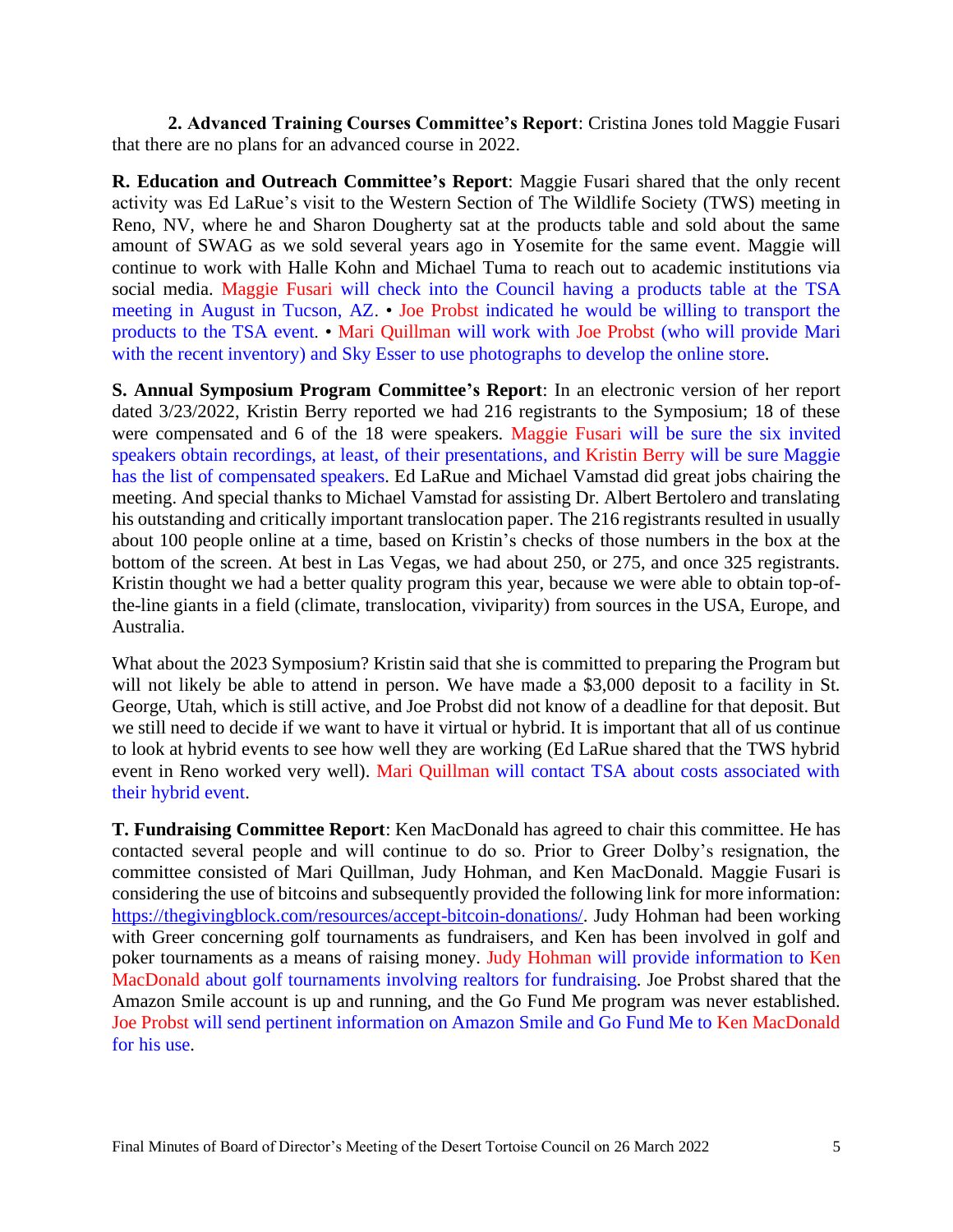**U. Awards Committee's Reports**: Kristin Berry's report from 3/23/2022 identified the 2022 awards recipients as follows: Kristin H. Berry Annual Award: A. Peter Woodman; Robert C. Stebbins Research Award: Dr. Brian D. Todd, Dr. Tracey D. Tuberville, and Dr. Kurt A. Buhlmann; Glenn R. Stewart Service Awards: Dr. Alice Karl, Rachel Woodard, T.G. Jackson, Cynthia Furman, and Don Zdeba and Jason Lillion of Indian Wells Valley Water District; Power of Persistence (a new award): Jeff Aardahl; and Implementation of Conservation (a new award): Kerry L. Holcomb. Going forward, Kristin Berry will coordinate with Sylvia Morafka, Michael Tuma, and Mari Quillman to be sure the final Morafka Award meets her expectations.

**V. Covid Policy**: Michael Tuma reported that the policy is still in its draft form, that there has been no recent activity on this policy, and that we need to continue to look at available information to keep abreast of the latest standards.

**NEW BUSINESS**: No new business was identified.

**Adjourn**: The meeting was adjourned by Chairperson, Mari Quillman, at 12:40 pm.

Draft minutes were recorded, distributed on 26 March 2022, and modified with Board member review and input, then respectfully submitted as this final version by Ed LaRue, Recording Secretary.

 $L$  20 228

Edward L. LaRue, Jr. Desert Tortoise Council, Recording Secretary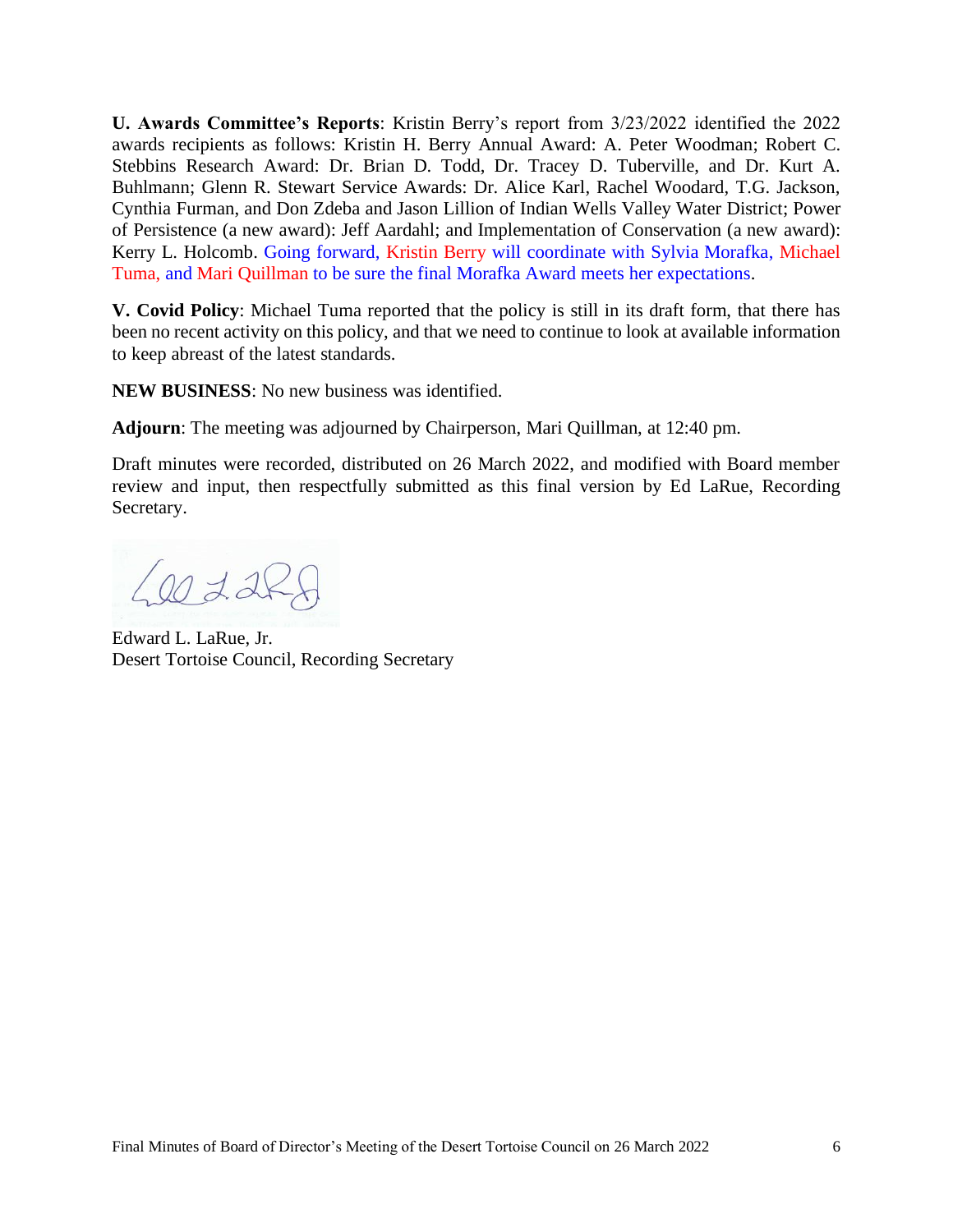#### **Ecosystems Advisory Committee Report DTC Board Meeting of 26 March 2022**

Note: The table attached to this report on the last page follows the **bold red** numbered outline given below.

#### **1.** Cosign Defenders of Wildlife Letter to USFWS to Reassess Tortoise Recovery Plans (4 states)

**1/4/2022** – On this date, Ed LaRue receives a draft letter from Jeff Aardahl of Defenders with the Council as a coauthor directed to the USFWS Regional Director in Sacramento requesting an update of the latest, 2004 formal assessment of the recovery plan. On **1/5/2022**, Ed provided comments on the letter, which is currently in draft form and will be distributed to the Board once Aardahl has received approval from Defenders' national office.

#### **2.** EA for Waddy's Parking Corral at Sand Mountain (UT)

**1/14/2022** – On this date, we receive an email from the BLM announcing the availability of the Environmental Assessment (EA), with comments due on **2/15/2022**. The draft comment letter is distributed on **2/6/2022**, and with seven endorsements, was submitted to the BLM on **2/12/2022**.

#### **3.** Pathways to 30 x 30 California: Accelerating Conservation of California's Nature (CA)

**1/13/2022** – On this date, we receive the notice from a third party that the California Natural Resources Agency (CNRA) is soliciting comments on conserving 30% of California wildlands by 2030, with comments due by **1/28/2022**. The draft comment letter is distributed to the Board on **1/24/2022**, and with four endorsements, is submitted to CNRA on **1/28/2022**.

#### **4.** Harris Springs Recreation Area Management Plan (NV)

**1/19/2022** – On this date, we receive a link to comment on this project, which has a deadline of **2/18/2022**. There were no links to documents on the BLM's website, so Ed LaRue sends an email to BLM (John Asselin) on  $1/29/2022$  asking for any available documents. With seven endorsements, the final letter was submitted to BLM on **2/15/2022**.

**5.** So Cal Gas Co CDCA Operations and Maintenance Long-Term Incidental Take Permit (CA)

**1/19/2022** – On this date, Becky Jones receives a notice from a project consultant, which she forwards to Ed LaRue on the same date, with a deadline of **2/18/2022**. On **1/29/2022**, Ed registers for a webinar at 4 pm on **2/2/2022**, which he attends and asks to become an affected interest. With five endorsements, the final letter was submitted on **2/18/2022**.

#### **6.** Sign on letter to Congress: Increase ESA funding in FY23 (National)

**2/22/2022** – On this date, Ed LaRue receives a request from Stephanie Kurose of Center for Biological Diversity (CBD) providing a link to a form letter, asking if the Council is willing to sign the letter, with a deadline of **3/4/2022**. With nine endorsements and one recusal, Ed completes the form on behalf of the Council on **2/24/2022**.

#### **7.** Greenlink West Transmission Line (NV)

**2/1/2022** – We receive a link to an invitation to attend a virtual public information meeting on **2/23/2022**. Ed LaRue misses this webinar, but we did provide scoping comments in November 2021 and are on the mailing list for the impeding EIS.

#### **8.** Gold Butte National Monument Implementation Plan (NV)

**2/13/2022** – On this date, we receive a link from a third party informing us that scoping comments are being solicited until the deadline of **3/3/2022**. The draft letter was distributed to the Board and four external reviewers on **2/28/2022**. With nine endorsements, the final letter is submitted on **3/3/2022**.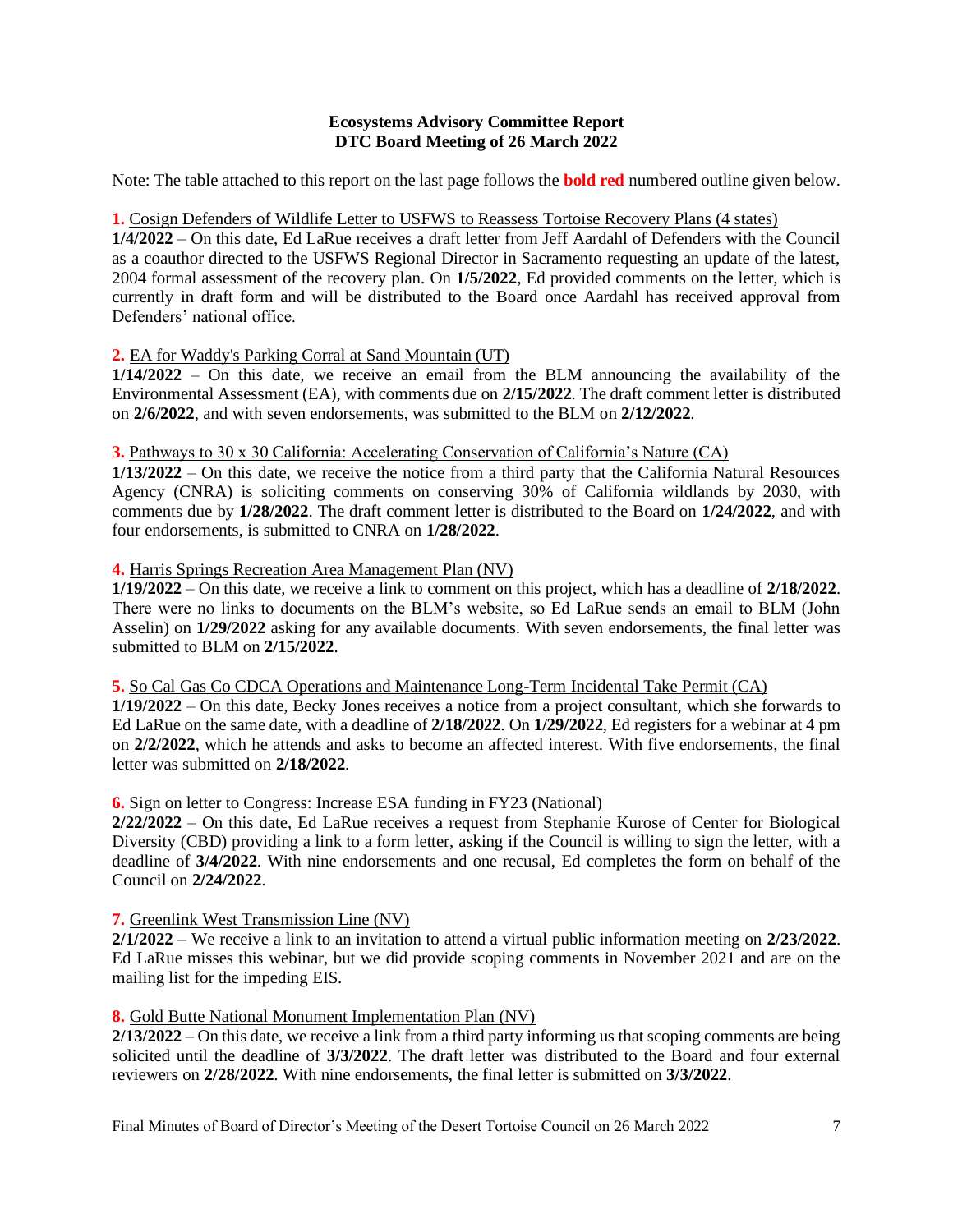#### **9.** BLM Online Spring Land Sale in Las Vegas Valley (NV)

**2/16/2022** – On this date, we receive a link for information for this land sale, with comments due by **4/4/2022**.

#### **10.** Virgin East Water Tank and Pipeline (UT)

**2/16/2022** – On this date, we receive a link and background information from Laura Goff of the BLM (Ed LaRue responds with an email thanking her for the contact), with a deadline of **3/17/2022**. After checking maps and the draft environmental assessment, find that this project is outside the tortoise's range.

#### **11.** Morongo Highway 62 Communication Site project (CA)

**2/17/2022** – A third party sends us a link for scoping comments on the project on the indicated date, with a deadline of **3/21/2022**. Ed LaRue attends a virtual public meeting (with 90 participants) hosted by the BLM on **3/17/2022** and distributes the draft letter on the same date. With five endorsements, the final letter is submitted to the BLM on **3/20/22**.

#### **12.** Logandale Trails Planning Criteria (NV)

**2/4/2022** – On this date, a third party provides information on this new travel management issue, with comments due by **3/7/2022**. The draft letter for this project is distributed to the Board on **3/5/2022**, and submitted on **3/7/2022** when nine Board members approved the draft letter.

#### **13.** Southern Nevada District Restoration Opportunities (NV)

**2/23/2022** – A link to this project was received from a third party on the indicated date, was distributed to the Board on **3/12/2022**, with a due date of **4/8/2022**.

#### **14.** Connect Arida and Mohave Substations near Laughlin (NV)

**3/2/2022** – A link to this project was received from a third party on the indicated date, was distributed to the Board on **3/12/2022**, with a due date of **3/31/2022**.

#### **15.** BIA Chuckwalla Solar (Moapa Indian Reservation, NV)

**3/4/2022** – A link to this project was received from a third party on the indicated date, was distributed to the Board on **3/12/2022**, with a due date of **4/18/2022**.

#### **16.** El Centro Mineral Exploration Project (CA)

**3/4/2022** – A link to this project was received from a third party on the indicated date, was distributed to the Board on **3/12/2022**, with a due date of **4/4/2022**.

#### **17.** Mineral Withdrawal Adjacent to Barry M. Goldwater Range (Arizona)

**3/9/2022** – A link to this project was received from a third party on the indicated date, was distributed to the Board on **3/12/2022**, with a due date of **6/7/2022**.

#### **18.** Sullivan Springs water development for cattle in wilderness (Arizona)

**3/10/2022** – A link to this project was received from a third party on the indicated date, was distributed to the Board on **3/12/2022**, with a due date of **3/14/2022**, which is only a four-day turnaround. The draft letter is circulated on **3/13/2022**, and with 10 endorsements is submitted to Arizona BLM on **3/14/2022**.